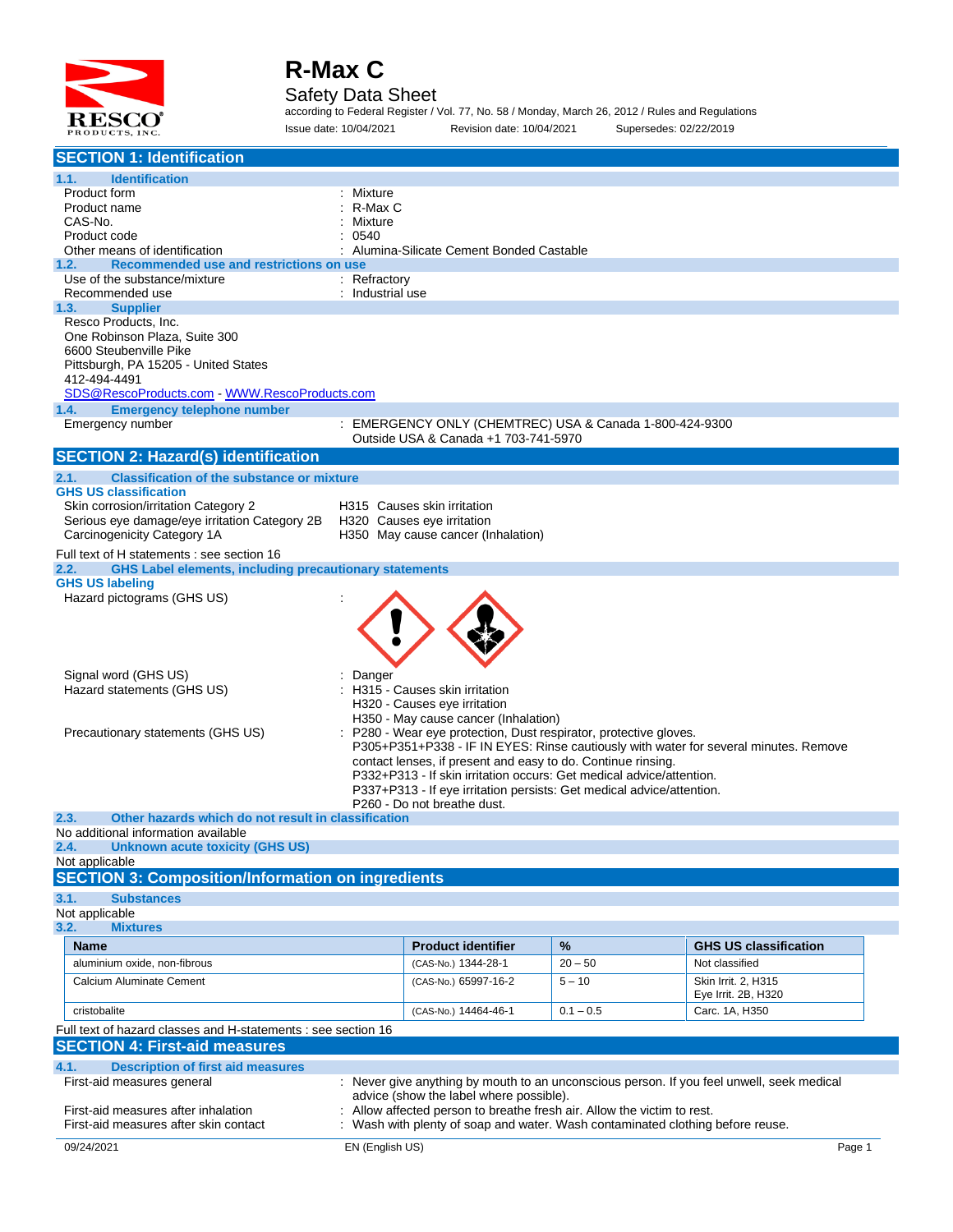#### Safety Data Sheet

according to Federal Register / Vol. 77, No. 58 / Monday, March 26, 2012 / Rules and Regulations

| First-aid measures after eye contact                                                                                                                  | : IF IN EYES: Rinse cautiously with water for several minutes. Remove contact lenses, if present                         |  |  |  |  |
|-------------------------------------------------------------------------------------------------------------------------------------------------------|--------------------------------------------------------------------------------------------------------------------------|--|--|--|--|
| and easy to do. Continue rinsing.<br>: Rinse mouth. Do NOT induce vomiting. Obtain emergency medical attention.<br>First-aid measures after ingestion |                                                                                                                          |  |  |  |  |
| Most important symptoms and effects (acute and delayed)<br>4.2.                                                                                       |                                                                                                                          |  |  |  |  |
| Potential Adverse human health effects and                                                                                                            | : Based on available data, the classification criteria are not met.                                                      |  |  |  |  |
| symptoms<br>Symptoms/effects after inhalation                                                                                                         | : May cause cancer by inhalation. Danger of serious damage to health by prolonged exposure                               |  |  |  |  |
|                                                                                                                                                       | through inhalation.                                                                                                      |  |  |  |  |
| Causes skin irritation.<br>Symptoms/effects after skin contact                                                                                        |                                                                                                                          |  |  |  |  |
| Symptoms/effects after eye contact                                                                                                                    | Causes eye irritation.                                                                                                   |  |  |  |  |
| Immediate medical attention and special treatment, if necessary<br>4.3.<br>No additional information available                                        |                                                                                                                          |  |  |  |  |
| <b>SECTION 5: Fire-fighting measures</b>                                                                                                              |                                                                                                                          |  |  |  |  |
| Suitable (and unsuitable) extinguishing media<br>5.1.                                                                                                 |                                                                                                                          |  |  |  |  |
| Suitable extinguishing media                                                                                                                          | : Use extinguishing media appropriate for surrounding fire.                                                              |  |  |  |  |
| Unsuitable extinguishing media                                                                                                                        | : In case of fire, all extinguishing media allowed.                                                                      |  |  |  |  |
| Specific hazards arising from the chemical<br>5.2.                                                                                                    |                                                                                                                          |  |  |  |  |
| Fire hazard<br>Special protective equipment and precautions for fire-fighters<br>5.3.                                                                 | : Not flammable.                                                                                                         |  |  |  |  |
| Firefighting instructions                                                                                                                             | : Exercise caution when fighting any chemical fire. Prevent fire-fighting water from entering                            |  |  |  |  |
|                                                                                                                                                       | environment.                                                                                                             |  |  |  |  |
| Protection during firefighting                                                                                                                        | : Do not enter fire area without proper protective equipment, including respiratory protection.                          |  |  |  |  |
| <b>SECTION 6: Accidental release measures</b>                                                                                                         |                                                                                                                          |  |  |  |  |
| 6.1.<br>Personal precautions, protective equipment and emergency procedures                                                                           |                                                                                                                          |  |  |  |  |
| 6.1.1.<br>For non-emergency personnel<br><b>Emergency procedures</b>                                                                                  | : Do not breathe dust.                                                                                                   |  |  |  |  |
| 6.1.2.<br>For emergency responders                                                                                                                    |                                                                                                                          |  |  |  |  |
| Protective equipment                                                                                                                                  | : Equip cleanup crew with proper protection.                                                                             |  |  |  |  |
| <b>Emergency procedures</b>                                                                                                                           | : Ventilate area.                                                                                                        |  |  |  |  |
| <b>Environmental precautions</b><br>6.2.                                                                                                              |                                                                                                                          |  |  |  |  |
| Prevent entry to sewers and public waters.<br>Methods and material for containment and cleaning up<br>6.3.                                            |                                                                                                                          |  |  |  |  |
| Methods for cleaning up                                                                                                                               | : On land, sweep or shovel into suitable containers. Minimize generation of dust.                                        |  |  |  |  |
|                                                                                                                                                       |                                                                                                                          |  |  |  |  |
| <b>Reference to other sections</b><br>6.4.                                                                                                            |                                                                                                                          |  |  |  |  |
| See Heading 8. Exposure controls and personal protection.                                                                                             |                                                                                                                          |  |  |  |  |
| <b>SECTION 7: Handling and storage</b>                                                                                                                |                                                                                                                          |  |  |  |  |
| <b>Precautions for safe handling</b><br>7.1.                                                                                                          |                                                                                                                          |  |  |  |  |
| Precautions for safe handling                                                                                                                         | : Do not handle until all safety precautions have been read and understood. Avoid raising dust.                          |  |  |  |  |
| Hygiene measures                                                                                                                                      | Avoid contact with skin and eyes. Do not breathe dust.                                                                   |  |  |  |  |
|                                                                                                                                                       | Wash hands and other exposed areas with mild soap and water before eating, drinking or<br>smoking and when leaving work. |  |  |  |  |
| Conditions for safe storage, including any incompatibilities<br>7.2.                                                                                  |                                                                                                                          |  |  |  |  |
| Storage conditions                                                                                                                                    | : Store this product in a dry location where it can be protected from the elements.                                      |  |  |  |  |
| Incompatible products                                                                                                                                 | : Strong bases. Strong acids.                                                                                            |  |  |  |  |
| <b>SECTION 8: Exposure controls/personal protection</b>                                                                                               |                                                                                                                          |  |  |  |  |
| 8.1.<br><b>Control parameters</b>                                                                                                                     |                                                                                                                          |  |  |  |  |
| R-Max C (Mixture)                                                                                                                                     |                                                                                                                          |  |  |  |  |
| No additional information available                                                                                                                   |                                                                                                                          |  |  |  |  |
| Calcium Aluminate Cement (65997-16-2)                                                                                                                 |                                                                                                                          |  |  |  |  |
| No additional information available                                                                                                                   |                                                                                                                          |  |  |  |  |
| cristobalite (14464-46-1)                                                                                                                             |                                                                                                                          |  |  |  |  |
| <b>USA - ACGIH - Occupational Exposure Limits</b>                                                                                                     |                                                                                                                          |  |  |  |  |
| ACGIH TWA (mg/m <sup>3</sup> )                                                                                                                        | $0.025$ mg/m <sup>3</sup> respirable dust                                                                                |  |  |  |  |
| <b>USA - OSHA - Occupational Exposure Limits</b>                                                                                                      |                                                                                                                          |  |  |  |  |
| OSHA PEL (TWA) (mg/m <sup>3</sup> )                                                                                                                   | $0.05$ mg/m <sup>3</sup> respirable dust                                                                                 |  |  |  |  |
| aluminium oxide, non-fibrous (1344-28-1)                                                                                                              |                                                                                                                          |  |  |  |  |
|                                                                                                                                                       |                                                                                                                          |  |  |  |  |
| <b>USA - ACGIH - Occupational Exposure Limits</b>                                                                                                     |                                                                                                                          |  |  |  |  |
| ACGIH TWA (mg/m <sup>3</sup> )                                                                                                                        | 1 mg/m <sup>3</sup> respirable dust                                                                                      |  |  |  |  |
| 8.2.<br><b>Appropriate engineering controls</b>                                                                                                       |                                                                                                                          |  |  |  |  |
| Appropriate engineering controls<br>Individual protection measures/Personal protective equipment<br>8.3.                                              | : Provide adequate ventilation to minimize dust concentrations.                                                          |  |  |  |  |

Avoid all unnecessary exposure.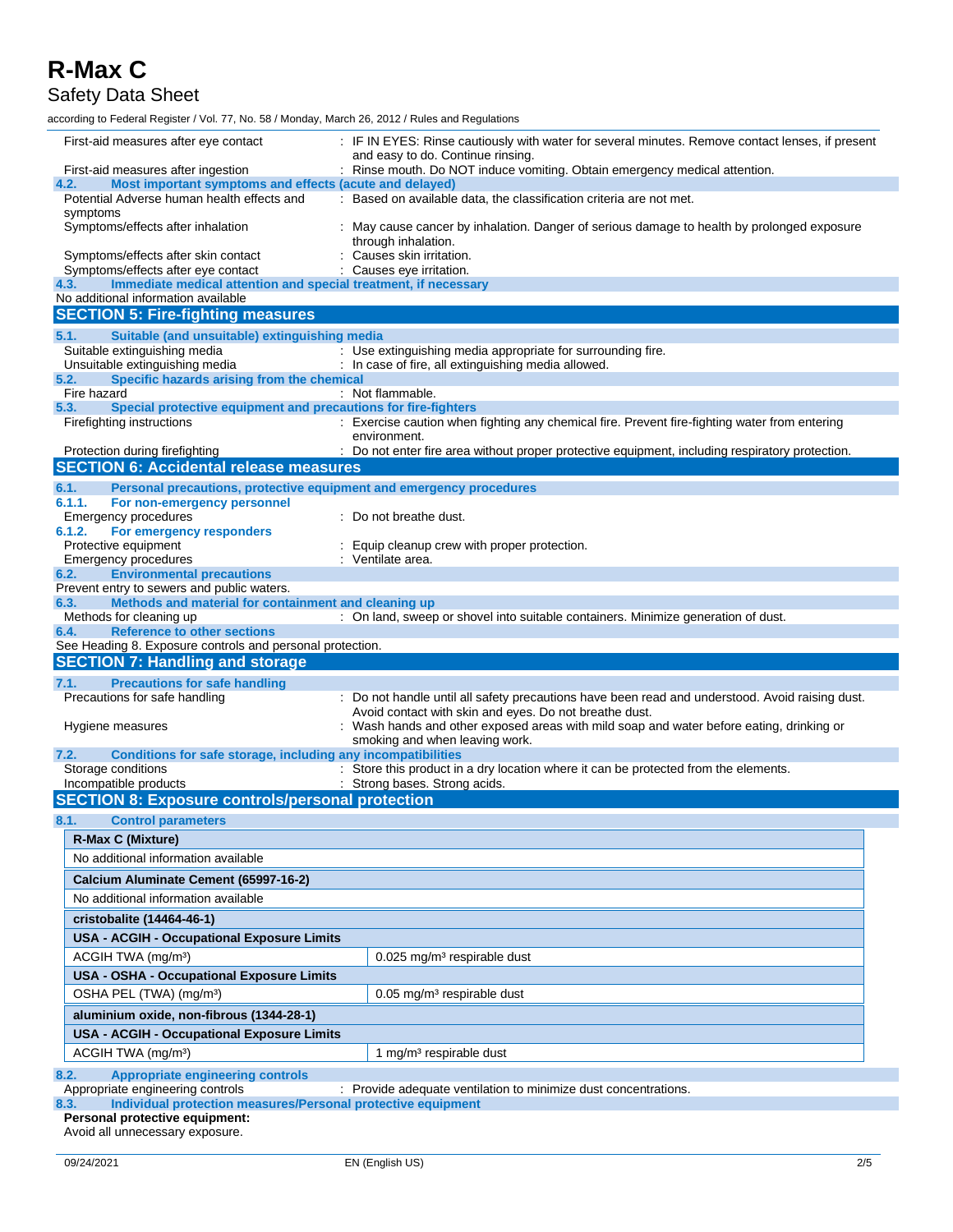Safety Data Sheet

according to Federal Register / Vol. 77, No. 58 / Monday, March 26, 2012 / Rules and Regulations

| Hand protection:                                                                             |                                          |
|----------------------------------------------------------------------------------------------|------------------------------------------|
| Wear protective gloves.<br>Eye protection:                                                   |                                          |
| Chemical goggles or safety glasses                                                           |                                          |
| Skin and body protection:                                                                    |                                          |
| Wear suitable protective clothing                                                            |                                          |
| <b>Respiratory protection:</b><br>Wear appropriate mask                                      |                                          |
| Other information:                                                                           |                                          |
| Do not eat, drink or smoke during use.                                                       |                                          |
| <b>SECTION 9: Physical and chemical properties</b>                                           |                                          |
| Information on basic physical and chemical properties<br>9.1.<br>Physical state              | : Solid                                  |
| Appearance                                                                                   | : Granular mixture.                      |
| Color                                                                                        | Light gray                               |
| Odor                                                                                         | : earthy                                 |
| Odor threshold                                                                               | : Not applicable                         |
| рH                                                                                           | : No data available                      |
| Melting point                                                                                | : > 2000 °F                              |
| Freezing point                                                                               | : Not applicable                         |
| Boiling point                                                                                | Not applicable                           |
| Critical temperature                                                                         | Not applicable                           |
| Flash point<br>Relative evaporation rate (butyl acetate=1)                                   | Not applicable<br>: Not applicable       |
| Relative evaporation rate (ether=1)                                                          | Not applicable                           |
| Flammability (solid, gas)                                                                    | Non flammable.                           |
| Vapor pressure                                                                               | No data available                        |
| Vapor pressure at 50 °C<br>Relative vapor density at 20 °C                                   | Not Applicable<br>No data available      |
| Relative density                                                                             | : $\approx 2.7$                          |
| Solubility                                                                                   | Slightly soluble in water.               |
| Partition coefficient n-octanol/water (Log Pow)                                              | No data available                        |
| Auto-ignition temperature                                                                    | : Not applicable                         |
| Decomposition temperature                                                                    | : No data available                      |
| Viscosity, kinematic<br>Viscosity, dynamic                                                   | : No data available<br>No data available |
| <b>Explosion limits</b>                                                                      | Not applicable                           |
| <b>Explosive properties</b>                                                                  | No data available                        |
| Oxidizing properties                                                                         | : No data available                      |
| 9.Z.<br><b>Other Information</b>                                                             |                                          |
| No additional information available                                                          |                                          |
| <b>SECTION 10: Stability and reactivity</b>                                                  |                                          |
| 10.1.<br><b>Reactivity</b><br>Hydraulic setting.                                             |                                          |
| 10.2.<br><b>Chemical stability</b>                                                           |                                          |
| Stable under normal conditions of use.<br>10.3.<br><b>Possibility of hazardous reactions</b> |                                          |
| Not established.                                                                             |                                          |
| <b>Conditions to avoid</b><br>10.4.                                                          |                                          |
| Avoid dust formation.<br>10.5.<br><b>Incompatible materials</b>                              |                                          |
| Strong acids. Strong bases.                                                                  |                                          |
| <b>Hazardous decomposition products</b><br>10.6.<br>No additional information available      |                                          |
| <b>SECTION 11: Toxicological information</b>                                                 |                                          |
| 11.1.<br>Information on toxicological effects                                                |                                          |
| Acute toxicity (oral)                                                                        | Not classified                           |
| Acute toxicity (dermal)                                                                      | Not classified                           |
| Acute toxicity (inhalation)                                                                  | Not classified                           |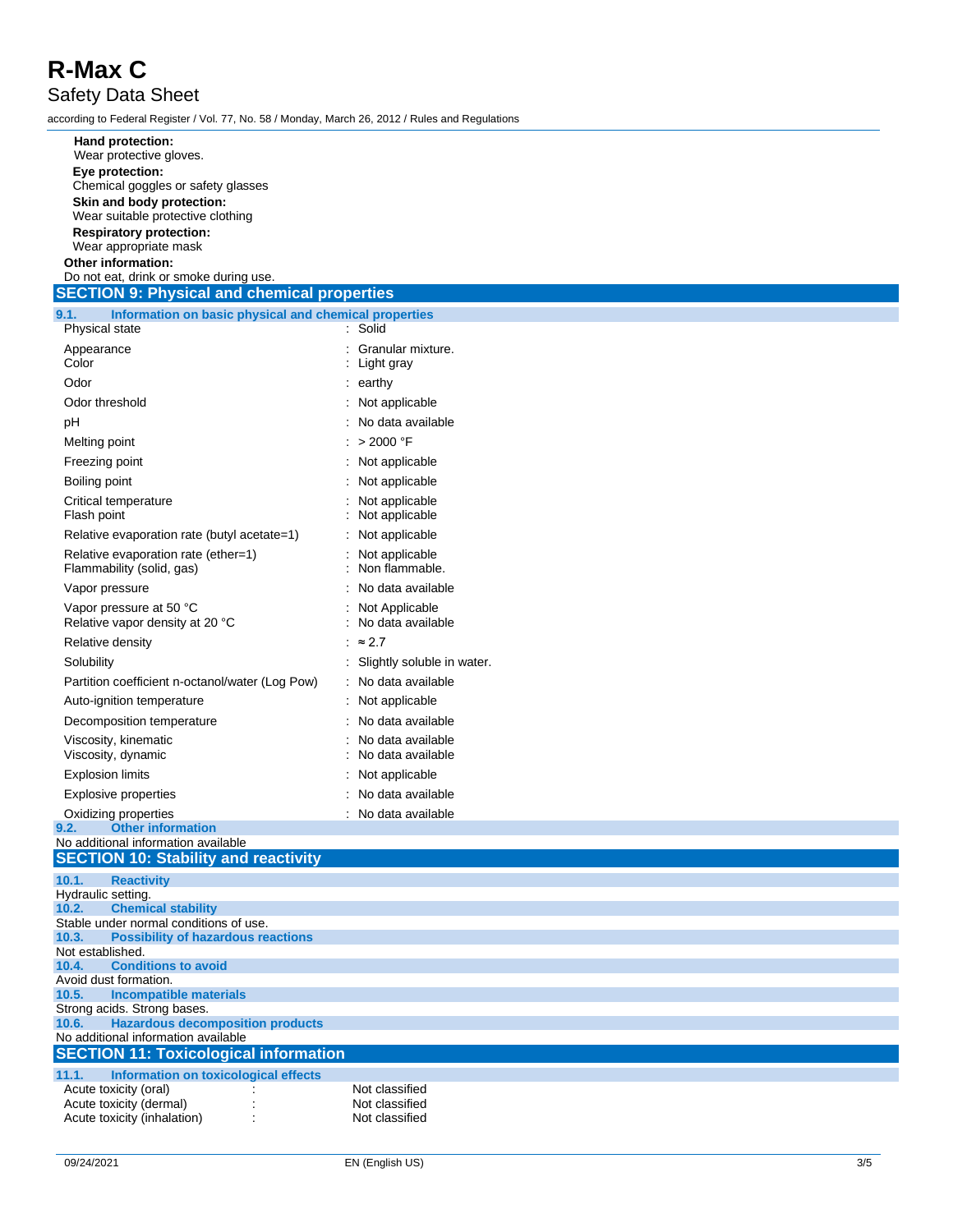#### Safety Data Sheet

according to Federal Register / Vol. 77, No. 58 / Monday, March 26, 2012 / Rules and Regulations

| aluminium oxide, non-fibrous (1344-28-1)                                                        |                                                                                                                   |  |  |  |  |
|-------------------------------------------------------------------------------------------------|-------------------------------------------------------------------------------------------------------------------|--|--|--|--|
| LD50 oral rat                                                                                   | > 15900 mg/kg body weight (Equivalent or similar to OECD 401, Rat, Male / female, Experimental value, Oral)       |  |  |  |  |
| LC50 Inhalation - Rat                                                                           | 7.6 mg/l air (Equivalent or similar to OECD 403, 1 h, Rat, Male, Experimental value, Inhalation (aerosol))        |  |  |  |  |
| Skin corrosion/irritation<br>Serious eye damage/irritation<br>Respiratory or skin sensitization | Causes skin irritation.<br>Causes eye irritation.<br>Not classified                                               |  |  |  |  |
| Germ cell mutagenicity                                                                          | Not classified                                                                                                    |  |  |  |  |
| Carcinogenicity                                                                                 | May cause cancer (Inhalation).                                                                                    |  |  |  |  |
| Reproductive toxicity<br>STOT-single exposure                                                   | Not classified<br>Not classified                                                                                  |  |  |  |  |
| STOT-repeated exposure                                                                          | Not classified                                                                                                    |  |  |  |  |
| Aspiration hazard                                                                               | Not classified                                                                                                    |  |  |  |  |
| Viscosity, kinematic                                                                            | No data available                                                                                                 |  |  |  |  |
| Potential Adverse human health effects and<br>symptoms                                          | Based on available data, the classification criteria are not met.                                                 |  |  |  |  |
| Symptoms/effects after inhalation                                                               | : May cause cancer by inhalation. Danger of serious damage to health by prolonged exposure<br>through inhalation. |  |  |  |  |
| Symptoms/effects after skin contact<br>Symptoms/effects after eye contact                       | Causes skin irritation.<br>Causes eye irritation.                                                                 |  |  |  |  |
| <b>SECTION 12: Ecological information</b>                                                       |                                                                                                                   |  |  |  |  |
| <b>Toxicity</b><br>12.1.                                                                        |                                                                                                                   |  |  |  |  |
| No additional information available                                                             |                                                                                                                   |  |  |  |  |
| <b>Persistence and degradability</b><br>12.2.                                                   |                                                                                                                   |  |  |  |  |
| <b>R-Max C (Mixture)</b>                                                                        |                                                                                                                   |  |  |  |  |
| Persistence and degradability                                                                   | Not established.                                                                                                  |  |  |  |  |
| cristobalite (14464-46-1)                                                                       |                                                                                                                   |  |  |  |  |
| Persistence and degradability                                                                   | Mineral. Not applicable.                                                                                          |  |  |  |  |
| Chemical oxygen demand (COD)                                                                    | Not applicable                                                                                                    |  |  |  |  |
| ThOD                                                                                            | Not applicable                                                                                                    |  |  |  |  |
| BOD (% of ThOD)                                                                                 | Not applicable                                                                                                    |  |  |  |  |
| aluminium oxide, non-fibrous (1344-28-1)                                                        |                                                                                                                   |  |  |  |  |
| Persistence and degradability                                                                   | Not applicable.                                                                                                   |  |  |  |  |
| Chemical oxygen demand (COD)                                                                    | Not applicable                                                                                                    |  |  |  |  |
| ThOD                                                                                            | Not applicable                                                                                                    |  |  |  |  |
| <b>Bioaccumulative potential</b><br>12.3.                                                       |                                                                                                                   |  |  |  |  |
| <b>R-Max C (Mixture)</b>                                                                        |                                                                                                                   |  |  |  |  |
| Bioaccumulative potential                                                                       | Not established.                                                                                                  |  |  |  |  |
| cristobalite (14464-46-1)                                                                       |                                                                                                                   |  |  |  |  |
| Bioaccumulative potential                                                                       | No data available.                                                                                                |  |  |  |  |
| aluminium oxide, non-fibrous (1344-28-1)                                                        |                                                                                                                   |  |  |  |  |
| Bioaccumulative potential                                                                       | No data available.                                                                                                |  |  |  |  |
| 12.4.<br><b>Mobility in soil</b>                                                                |                                                                                                                   |  |  |  |  |
| cristobalite (14464-46-1)                                                                       |                                                                                                                   |  |  |  |  |
| Ecology - soil                                                                                  | No data available.                                                                                                |  |  |  |  |
| aluminium oxide, non-fibrous (1344-28-1)                                                        |                                                                                                                   |  |  |  |  |
| Ecology - soil                                                                                  | No data available.                                                                                                |  |  |  |  |
| <b>Other adverse effects</b><br>12.5.                                                           |                                                                                                                   |  |  |  |  |
| Effect on the global warming                                                                    | None known                                                                                                        |  |  |  |  |
| <b>SECTION 13: Disposal considerations</b>                                                      |                                                                                                                   |  |  |  |  |
| <b>Disposal methods</b><br>13.1.                                                                |                                                                                                                   |  |  |  |  |
| Product/Packaging disposal recommendations<br>Ecology - waste materials                         | Dispose in a safe manner in accordance with local/national regulations.<br>Avoid release to the environment.      |  |  |  |  |
| <b>SECTION 14: Transport information</b>                                                        |                                                                                                                   |  |  |  |  |
| <b>Department of Transportation (DOT)</b>                                                       |                                                                                                                   |  |  |  |  |
| In accordance with DOT                                                                          |                                                                                                                   |  |  |  |  |
| Not regulated<br><b>Transportation of Dangerous Goods</b>                                       |                                                                                                                   |  |  |  |  |
| Not regulated                                                                                   |                                                                                                                   |  |  |  |  |